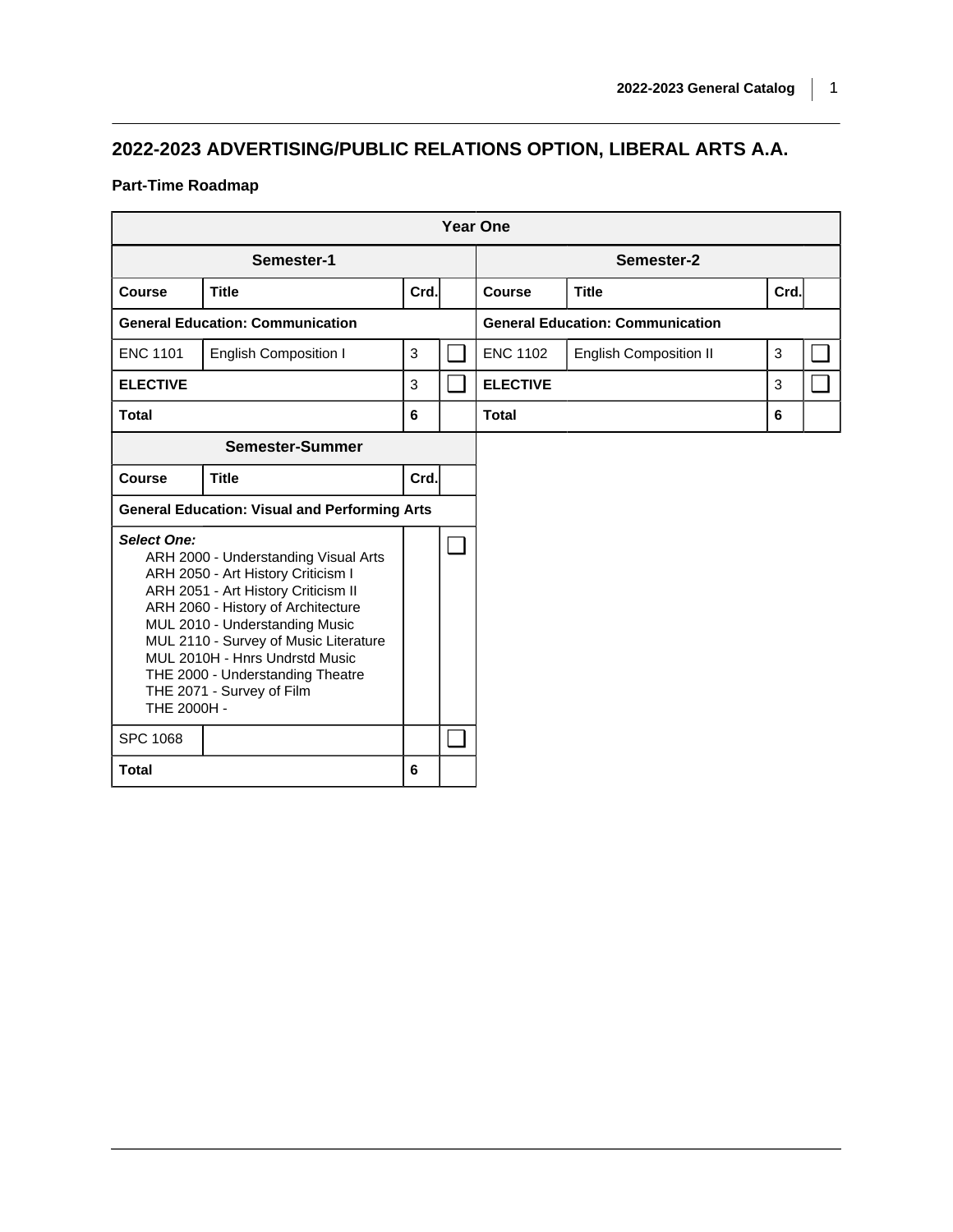|                                   |                                                                                                                                                                                                                                                                                                                                       |      |     | <b>Year Two</b>    |                                                                                                                                                                    |              |  |
|-----------------------------------|---------------------------------------------------------------------------------------------------------------------------------------------------------------------------------------------------------------------------------------------------------------------------------------------------------------------------------------|------|-----|--------------------|--------------------------------------------------------------------------------------------------------------------------------------------------------------------|--------------|--|
|                                   | Semester-1                                                                                                                                                                                                                                                                                                                            |      |     |                    | Semester-2                                                                                                                                                         |              |  |
| <b>Course</b>                     | Title                                                                                                                                                                                                                                                                                                                                 | Crd. |     | Course             | <b>Title</b>                                                                                                                                                       | Crd.         |  |
|                                   | <b>General Education: Mathematics</b>                                                                                                                                                                                                                                                                                                 |      |     |                    | <b>General Education: Mathematics</b>                                                                                                                              |              |  |
| Select One:                       | MAC 1105 - College Algebra<br>MAC 2311 - Calculus/Anal Geometry I<br>MGF 1106 - Math for Liberal Arts<br>MGF 1107 - Survey of Mathematics<br>STA 2023 - Statistics                                                                                                                                                                    | 3    |     | <b>Select One:</b> | MAC 1105 - College Algebra<br>MAC 2311 - Calculus/Anal Geometry I<br>MGF 1106 - Math for Liberal Arts<br>MGF 1107 - Survey of Mathematics<br>STA 2023 - Statistics | $\mathbf{3}$ |  |
|                                   | <b>General Education: Behavioral Science</b>                                                                                                                                                                                                                                                                                          |      |     |                    | <b>General Education: Behavioral Science</b>                                                                                                                       |              |  |
| <b>Select One:</b>                | ANT 2000 - Introduction to Anthropology<br>ECO 2013 - Principles of Economics, Macro<br>PSY 2012 - General Psychology<br>SYG 2000 - Principles of Sociology                                                                                                                                                                           | 3    |     | <b>Select One:</b> | ANT 2000 - Introduction to Anthropology<br>ECO 2013 - Principles of Economics, Macro<br>PSY 2012 - General Psychology<br>SYG 2000 - Principles of Sociology        | $\mathbf{3}$ |  |
| <b>Total</b>                      |                                                                                                                                                                                                                                                                                                                                       | 6    |     | <b>Total</b>       |                                                                                                                                                                    | 6            |  |
|                                   | <b>Semester-Summer</b>                                                                                                                                                                                                                                                                                                                |      |     |                    |                                                                                                                                                                    |              |  |
| <b>Course</b>                     | Title                                                                                                                                                                                                                                                                                                                                 | Crd. |     |                    |                                                                                                                                                                    |              |  |
|                                   | <b>General Education: Visual and Performing Arts</b>                                                                                                                                                                                                                                                                                  |      |     |                    |                                                                                                                                                                    |              |  |
| <b>Select One:</b><br>THE 2000H - | ARH 2000 - Understanding Visual Arts<br>ARH 2050 - Art History Criticism I<br>ARH 2051 - Art History Criticism II<br>ARH 2060 - History of Architecture<br>MUL 2010 - Understanding Music<br>MUL 2110 - Survey of Music Literature<br>MUL 2010H - Hnrs Undrstd Music<br>THE 2000 - Understanding Theatre<br>THE 2071 - Survey of Film |      | - 1 |                    |                                                                                                                                                                    |              |  |
| <b>ELECTIVE</b>                   |                                                                                                                                                                                                                                                                                                                                       | 3    | - 1 |                    |                                                                                                                                                                    |              |  |
| <b>Total</b>                      |                                                                                                                                                                                                                                                                                                                                       | 6    |     |                    |                                                                                                                                                                    |              |  |